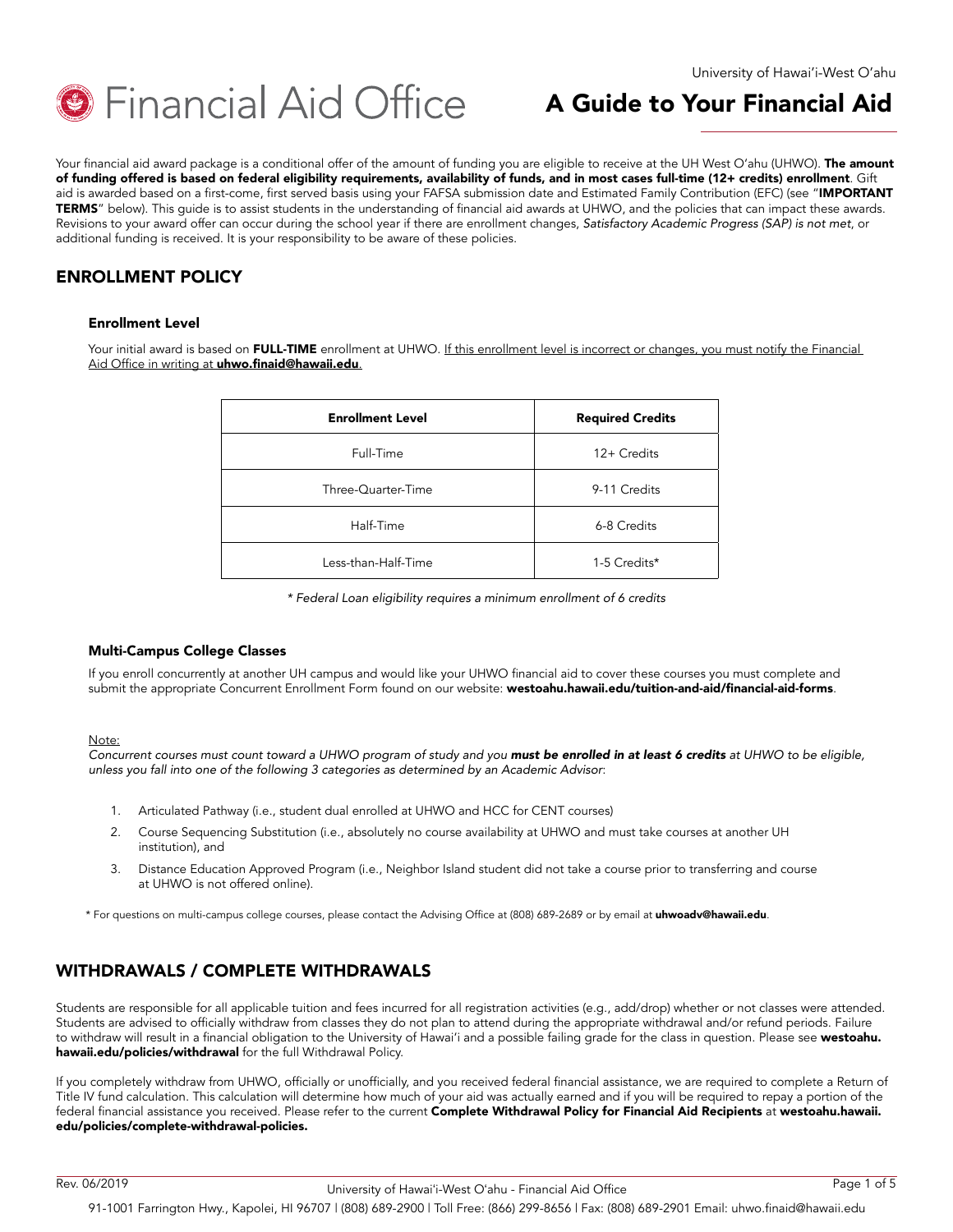

## INFORMATION ABOUT ENROLLMENT AT CENSUS

For financial aid purposes, the Financial Aid Office will consider the student's enrollment at Census as their official enrollment status. (At UH West Oʻahu, the Census date has been determined to be the last day to withdraw from UHWO during the 50% refund period.) Prior to Census, the student's financial aid award may fluctuate in accordance with the number of credit hours for which they are enrolled at the institution. Withdrawing from courses after the student's financial aid has been disbursed, may result in a balance owed on the student's account. Once Census arrives, the student's financial aid award will be based on their enrollment at UHWO as of that date and will no longer be adjusted should any changes to enrollment occur thereafter. Changes in enrollment after the Census date may jeopardize the student's eligibility for continued financial aid, as the student may no longer be meeting SAP requirements.

NOTE: *UHWO offers accelerated courses that traditionally begin after the start of the semester. Students who are registered for these courses must*  notify the Financial Aid Office immediately to see if there may be a delay in the disbursement of their financial aid. By doing so, the Financial Aid Office will be able to adjust the student's financial aid award to avoid a delay in disbursement or ensure that there is no over-award of aid.

# SATISFACTORY ACADEMIC PROGRESS (SAP) POLICY

Financial aid recipients at UHWO are required to maintain Satisfactory Academic Progress (SAP) in order to continue to receive aid. As such, the following stipulates the SAP policy and SAP appeal process.

This policy has been developed in accordance with federal regulations and UHWO policies governing the administering of financial aid programs to ensure that recipients are making satisfactory academic progress toward their educational objectives. These regulations apply to all students applying for and receiving financial aid. Transfer credits applicable towards students' UHWO degree program will be included in the calculation of SAP.

To be eligible for financial aid, students must meet ALL qualitative and quantitative SAP standards regardless of whether or not they previously received financial aid. Based on this policy, if a student does not meet one of the requirements below, then they will be designated as not meeting SAP and will become ineligible for financial aid:

- 1. Students must maintain a *minimum cumulative grade point average (GPA) of a 2.0 or better* at UHWO.
- 2. Students must *successfully complete and pass at least 67% of all credit hours attempted*, including transfer credits. A student's completion rate is calculated by dividing hours earned by hours attempted. Courses assigned grades of F, W, I, NC, and repeated courses count as hours attempted.

**Example:** Student A enrolls in 12 credits in Fall and 12 credits in Spring, but only successfully completes 6 credits in Fall and 9 credits in Spring. The student's completion rate is 62.5% (15 credits earned/24 total credits attempted = 0.625 or 62.5%).

3. Students must *graduate within 150% of the published credits required for their UHWO program of study* (inclusive of transfer credits applicable to a student's UHWO degree).

*Example*: Student A enrolls in a 120 credit Bachelor's Degree program at UHWO. The student must complete their program of study within 180 credits (120 credits X 150% or 1.5 = 180 credits).

The Financial Aid Office reviews SAP once a student becomes enrolled in a degree-seeking program at UHWO and applies for financial aid. The Financial Aid Office reviews students annually, and at the point that financial aid is reviewed, students identified as not meeting SAP will be notified via their @hawaii.edu email account, and in the Financial Aid section of MyUH. Questions regarding the appeal process can be directed to the Financial Aid Office by calling (808) 689-2900, or by emailing [uhwo.finaid@hawaii.edu](mailto:uhwo.finaid@hawaii.edu).

91-1001 Farrington Hwy., Kapolei, HI 96707 | (808) 689-2900 | Toll Free: (866) 299-8656 | Fax: (808) 689-2901 Email: uhwo.finaid@hawaii.edu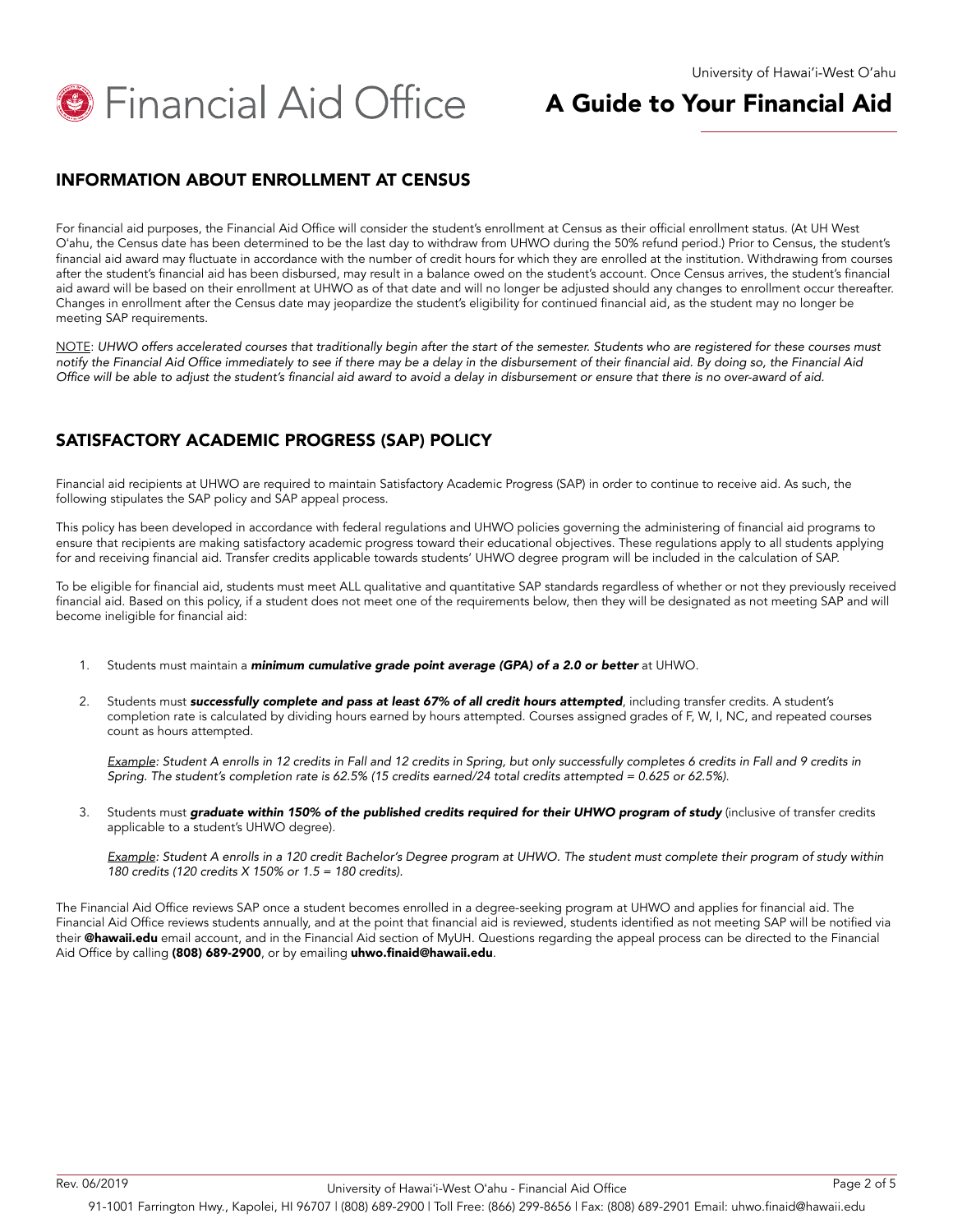

## TYPES OF AWARDS OFFERED AT UH WEST OʻAHU

#### Gift Aid

Gift aid includes grants and scholarships which do not need to be repaid. They are often awarded on a first-come, first served basis using your FAFSA submission date and EFC/Need (See "IMPORTANT TERMS"). FAFSA opens in October 1 each year for the following school year.

#### Federal Pell Grant

A Federal Pell Grant is awarded to students with exceptional financial need who are currently pursuing their first Bachelor's Degree. The amount you receive is based on your EFC and enrollment level.

#### Federal Supplemental Opportunity Grant (SEOG)

A Federal SEOG grant is awarded to students with exceptional financial need who are currently pursuing a Bachelor's Degree, and are eligible for the Federal Pell Grant. Priority of SEOG funds will be given to students enrolled at least half-time or greater (6+ credits).

#### Federal Work Study Program (FWS)

The Federal Work Study program offers part-time employment for students that demonstrate financial need allowing students to earn money to help pay for educational expenses. Priority is given to students interested in community service work. Students may earn up to the amounts shown on the award letter and will be paid semi-monthly. If you have not been awarded FWS but are interested, please contact the Financial Aid Office.

#### UH Opportunity Grant

The UH Opportunity Grant is a state-funded program for residents of Hawai'i that requires at least half-time enrollment. Amount varies based on financial need and enrollment level.

#### State of Hawai**ʻ**i B+ Scholarship

This scholarship recognizes Hawaiʻi high school graduates with demonstrated financial need who have achieved a final high school GPA of a 3.0 or greater. The student must be a Hawaiʻi resident and a federal Pell Grant Recipient. The recipient may receive this fund for a maximum of 4 years as long as the student maintains good academic standing at the university.

#### Second Century Scholarship

This scholarship was established to promote opportunities and increase access to higher education for students of Native Hawaiian ancestry. The student must be a Hawaii Resident, is in good academic standing and demonstrates financial need as determined by the completion of the FAFSA.

#### Other Scholarships

UH scholarships are available through our institution and other external resources. The availability of the scholarship applications is announced via email and through the UHWO website. To view information regarding the various scholarship opportunities, visit: [westoahu.hawaii.edu/scholarships](http://westoahu.hawaii.edu/scholarships)

### LOAN FUNDS

Calculated with your financial aid may be the opportunity to apply for Federal student loans. Note, that unlike gift aid, you are responsible to repay student loans, with interest. You also have the choice to reduce or decline the amount of your loan offers. You are responsible for repaying loans. Each loan comes with its own interest rate, borrowing terms, and conditions. See studentloans.gov for more detailed information on the different Federal student loan programs available.

#### Federal Direct Subsidized Loan

This is the most advantageous loan since the government pays the interest for you while you are in school. As a loan, this must be repaid and is based on financial "need." The loan funds come directly from the U.S Department of Education. Loan fees may be deducted proportionately from each loan disbursement. This loan is subject to annual and aggregate loan limits. It requires at least half-time enrollment with the institution. Students are required to complete a Master Promissory Note, Loan Entrance Counseling, and an annual Loan Acknowledgement prior to disbursement of loan funds. Loan Exit Counseling is required upon graduation or when enrollment drops to less than half-time or the student completely withdraws.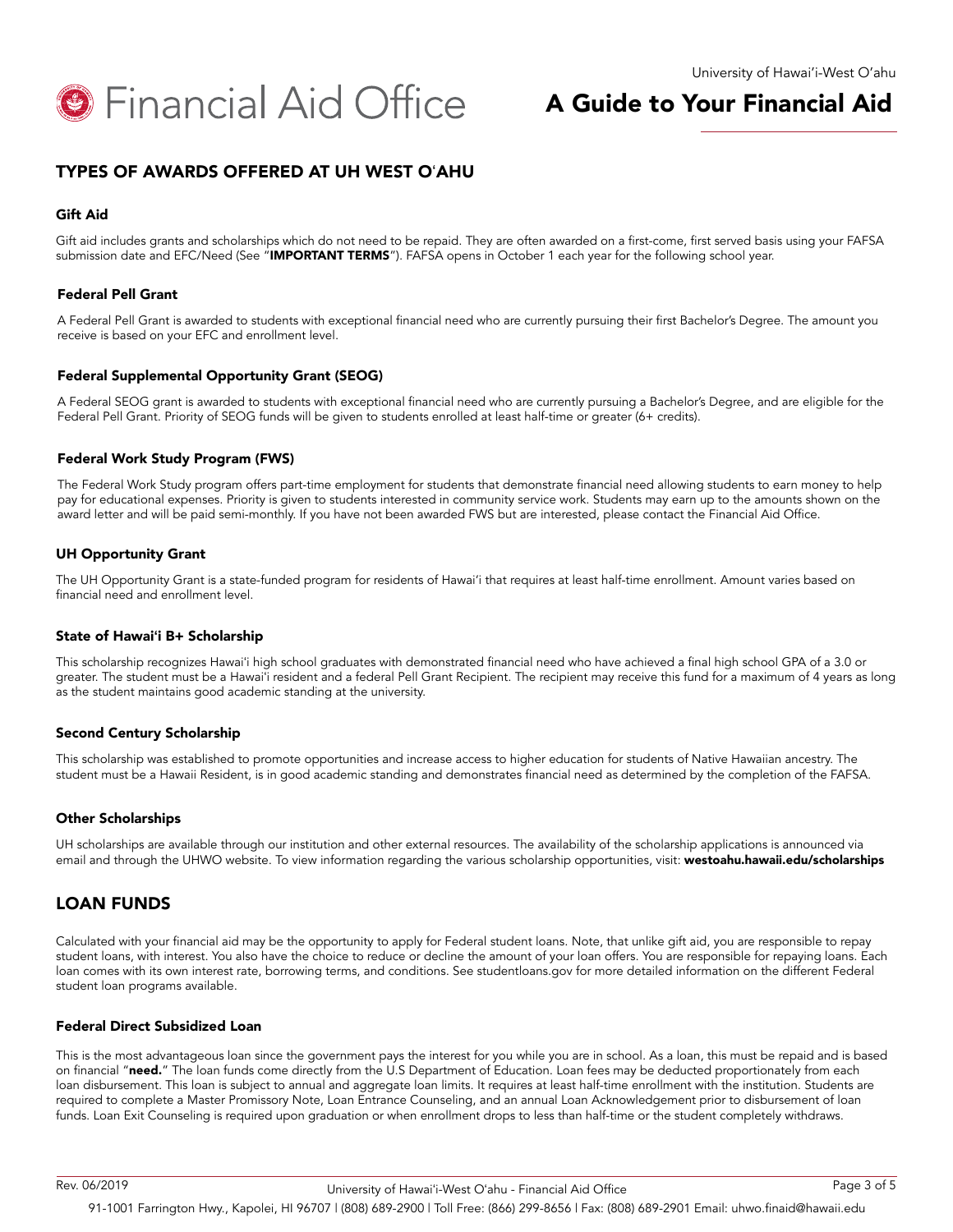

#### Federal Direct Unsubsidized Loan

This is a Federal student loan that must be repaid and is not based on financial "need." The loan funds come directly from the U.S. Department of Education. Loan fees of up to 4% may be deducted proportionately from each loan disbursement. Interest begins to accrue upon the disbursement of loan funds. This loan is subject to annual and aggregate loan limits. It requires at least half-time enrollment with the institution. Students are required to complete a Master Promissory Note, Loan Entrance Counseling, and an anual Loan Acknowlegment prior to disbursement of loan funds. Loan Exit Counseling is required upon graduation or when enrollment drops to less than half-time or the student completely withdraws.

#### Direct Parent PLUS Loan

This is a federal loan that must be repaid. The borrower of this loan is the parent of dependent, undergraduate students who meet the requirements for federal financial aid and have good credit histories. Parents would apply for this loan to help pay for educational expenses for their son or daughter. The student must be enrolled at least half-time. Interest begins to accrue upon disbursement of the loan. Loan fees may be assessed at each disbursement. Your parent will enter repayment on this loan within 60 days of the final loan disbursement for the semester or academic year for which the loan was borrowed. To request a Parent PLUS loan your parent must go to studentloans.gov to complete the PLUS loan application and Master Promissory Note (MPN) online.

#### Other Requirements

Complete Entrance Counseling, Master Promissory Note, and the annual Loan Acknowledgment requirements.

## OUTSIDE RESOURCES

This refers to external UHWO aid you expect to receive during the academic year. These other forms of aid would include external/private scholarships and grants, or other tuition assistance in the form of stipends or tuition waivers or third party payments (e.g., VocRehab). Examples of scholarships include [Kamehameha Schools](https://apps.ksbe.edu/financialaid) or [Hawai'i Community Foundation funds](http://scholarships.uhfoundation.org/scholarships/search.aspx).

You must inform our office of any resources not reflected on your award letter, either in writing at uhwo.finaid@hawaii.edu or provide the Financial Aid Office with a copy of the external scholarship or resource letter.

## DISBURSEMENT INFORMATION

Financial aid awarded through the UHWO will be used to pay the student's tuition and fees at the University. Available aid will begin paying the student's UHWO charges no sooner than 10 days prior to the start of the semester, provided that the student had completed all necessary requirements and is registered at the enrollment level for which the award offer was based on. If the student's financial aid is greater than tuition and fees assessed for the semester, the residual aid will be refunded to the student. Refunds are either mailed to the student approximately 2-weeks after the funds have been disbursed to the student's account or are sent via direct deposit approximately 5-7 business days if the student had signed up for eRefunds through their MyUH services.

When a student receives a financial aid award for the academic year or semester, their registration for the respective semester(s) will be held. In addition, the student's registration will not be automatically purged/dropped even if any of the following should occur: the financial aid award is not sufficient to cover all tuition and fees posted to the student's account or aid becomes unavailable (e.g., student becomes ineligible for their aid or a specific fund). When a student registers for courses at UHWO, they have acknowledged that they are responsible for payment of the tuition and fees tied to their registration. If the student's financial aid is not sufficient to cover the cost of their tuition and fees, the student is responsible for the difference. In addition, if the student decides not to attend classes for the semester; the student should officially withdraw from the university prior to the start of the semester so as not to be penalized with tuition and fees charges.

Note: Financial aid awarded through UHWO is only applied directly to UHWO tuition and fees. If a financial aid recipient decides to concurrently enroll at another UH campus while attending UHWO, they are responsible for payment of the charges assessed at each campus. However, the student should complete the Concurrent Enrollment Request Form, if applicable, to have the Financial Aid Office consider the enrollment at the other UH campus for their financial aid disbursement. Only courses applicable and transferable toward the student's UHWO degree program as verified by an advisor will be considered. In addition, the student must maintain a minimum enrollment of 6-credits at UHWO.

#### Direct Student or Parent PLUS Loan Recipients

When the student and/or parent completes all of the applicable loan requirements (e.g., Loan Request Form, Loan Entrance Interview, MPN, etc.), the loan(s) will be disbursed electronically to the student's school account no earlier than 10 days prior to the start of the semester, provided that the student is registered at the enrollment level for which they were awarded. Any residual amounts will either be refunded to the student by check which will be mailed by the Central Bursar's Office in approximately two weeks after disbursement or directly deposited to the student's bank account in approximately 5-7 business days via direct deposit if the student had signed up for "eRefunds."